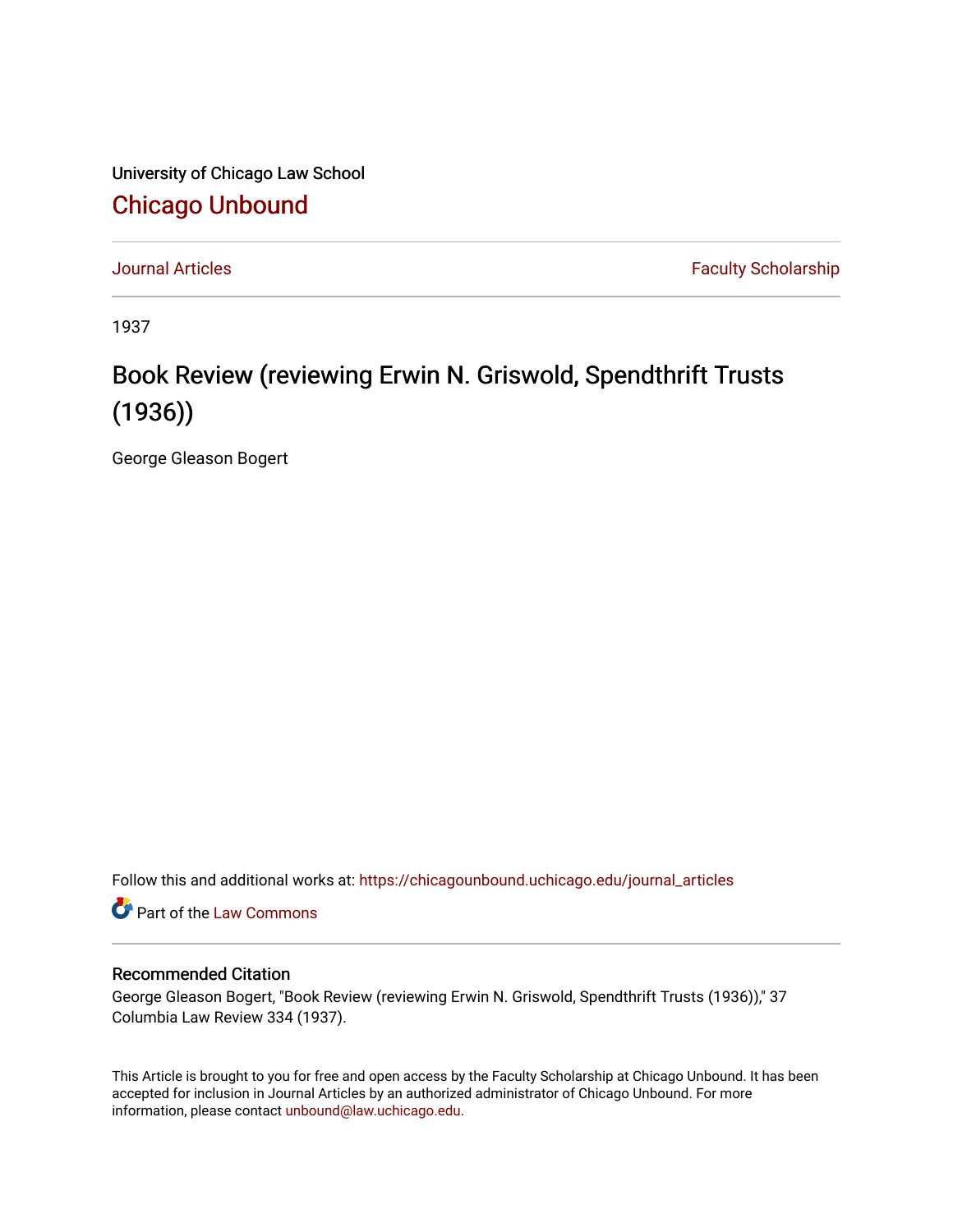mensurate with Professor Frey's, as he might well have done without enlarging his product anywhere near to the dimensions of the latter's.

This suggests the most serious obstacle to the adoption of Professor Frey's casebook. As already indicated, it is as usable for a course in corporations proper as for a professed combination; but this assumes that at least six semester-hours are allowed for a course that even then does not include problems either of long-term finance or reorganization. Although teachers of corporations everywhere would welcome additional class-room time, securing it invites them to a battle with deans and colleagues that even the conceded importance of their subject does not assure of success in schools still not purporting to train specialists.

It has become trite that Langdell would not recognize as his brainchild, the modern casebook. In case selection, thoroughness, and citation of legal literature, Professor Frey's materials are above criticisms that would not be based upon a reviewer's personal predilections.! But if the purpose of a casebook has come to be to provide a compendious digest of leading cases and legal literature, perhaps there is more to be gained than lost by going the whole way as Professors Morgan and Maguire have done in the field of evidence,<sup>10</sup> and for the sake of completeness multiplying materials by fewer reproductions of opinions. Occasionally Professor Frey has used a principle case only to illustrate a point already sufficiently covered by dicta in a preceding one,<sup> $n$ </sup> or a variation the significance of which might have been shown sufficiently by a summary statement of the facts accompanied by the holding and citations in accord and contra. There are many who will regard it as a point of merit that he has not made much use of problem cases. But had he done so the result might at least have been more plastic in the hands of individual instructors, and its mere size a less serious impediment to its use in an ordinary course of four semester-hours. All in all, the most striking feature of Professor Frey's casebook is the indication of a swing-back from some of the excesses of earlier experimentation, and justification of the expressed belief of another reviewer that with its appearance a new teaching technique may fairly be said to have "reached its major $ity.$  $"''$ 

**EDwARD G. JENNINGS\***

**SPENDTHRIFT** TRUSTS. By ERWIN N. GRIswoLD. Albany: MATHEW BENDER & Co., 1936. pp. lxxv, **551.**

It is now more than forty years since the second edition of Professor Gray's classic book, *Restraints on Alienation,* was published. The subject is ripe for retreatment because of the volume of statutes and decisions which have passed through the mill during the intervening period.

Professor Griswold is well qualified to perform the task. His elementary law training was under the guidance of pupils of Gray and Ames. His graduate studies

**<sup>\*</sup>** University of Minnesota School of Law.

**<sup>&#</sup>x27;A** minor point of criticism directed to the citations of legal literature is the too frequent reference to the tentative drafts of the **RESTATEMENT OF BUSINESS** As-**SOCIATIONS** without disclosure of their content, in apparent forgetfulness, at the seat of the Law Institute, of the growing scarcity elsewhere of these relics of an .abandoned attempt at restatement.

<sup>&</sup>lt;sup>10</sup> CASES ON EVIDENCE (1934).<br><sup>11</sup> As is true, for example, of the case on page 9.

<sup>&</sup>quot; See the earlier review by Sayre .(1936) 24 CAmF. L. **REV.** 363.